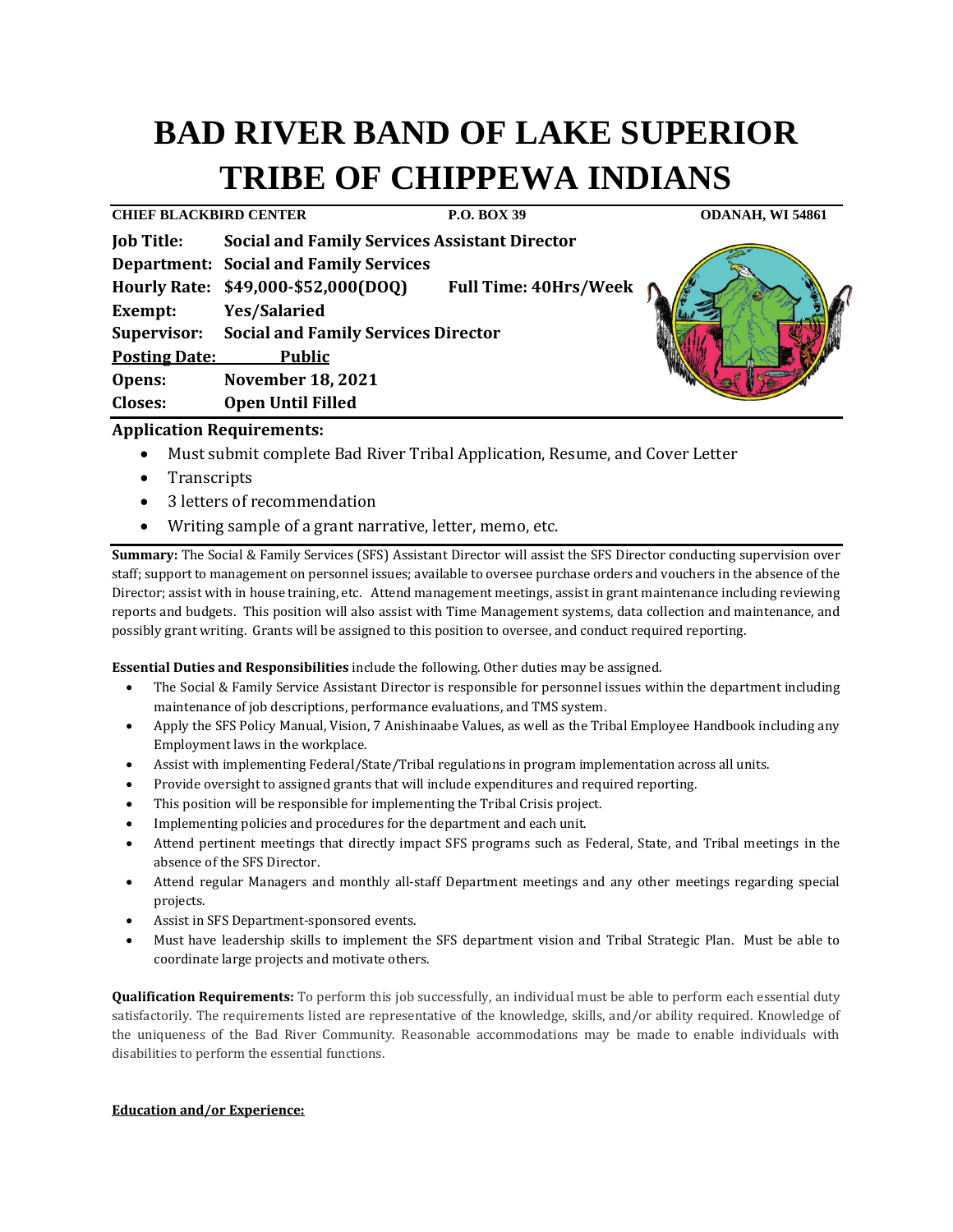#### **Required:**

- Associate Degree in Human Services with 5 years' experience is required.
- Experience working in Indian countries or impoverished communities is required.
- Must possess knowledge of Federal and State laws, including regulations and guidelines which govern Social Service programs.
- Master's or bachelor's degree in social work is preferred, but not required.

#### **Other Skills and Abilities:**

**Required:**

- This is a required driver position.
- This position requires the individual to have a minimum of 3 years of experience in supervising staff and managing governmental programs successfully.
- Must be able to utilize a computer and various computer programs for reporting purposes, virtual meetings, and payroll.

#### **Background Check:**

- This position is contingent on the required ability to pass a Caregiver background check as a Child Protection Service requirement for the Social Services Department.
- This is a required driver position, must possess a valid state driver's license, and adequate vehicle/liability insurance, and/or meet eligibility for Tribal insurance.

#### **Language Skills:**

- This position requires you to have excellent written and oral skills.
- Must be able to demonstrate excellent writing skills, grant writing, memos, emails, and letters of correspondence will be a responsibility of the SFS Director.
- Oral skills such as public speaking, presentations; one on one with community members, staff, and/or clients.
- This position will be expected to implement the Ojibwe language within the department and support revitalization projects for the Ojibwe language for the community.
- Must have experience organizing community events with cultural emphasis and other non-cultural activities for the community.
- Must be able to create a network of stakeholders to collaborate on program initiatives that can include a Memorandum of Agreements or Memorandum of Understanding.

#### **Reasoning Ability:**

- Must have experience and demonstrate reasoning ability when working with staff, clients, and the community.
- Problem-solving skills including deductive reasoning.
- This job is working with poverty programs and an impoverished community the candidate must be able to quickly address issues that will be short-term and a plan to develop long-range goals.

**Physical Demands:** The physical demands described here are representative of those that must meet by an employee to successfully perform the essential functions of this job. Reasonable accommodations may be made to enable individuals with disabilities to perform the essential functions. Must be physically able to perform all job duties. Walking, standing, bending, stooping, and occasional lifting up to 25lbs and/or carrying for short distances.

**Work Environment:** The work environment characteristics described here are representative of those an employee encounters while performing the essential functions of this job. Reasonable accommodations may be made to enable individuals with disabilities to perform the essential functions. This position is subject to inside and outside work. The noise level may be moderate to loud.

**Drug-Free Workplace in accordance with the Drug-Free Workplace Act of 1988, P.L. 100-690 and the Bad River Tribe's Employee Policy & Procedures Handbook. Indian Preference will be given in accordance with P.L. 93-638 and the Tribe's Preference Policy.**